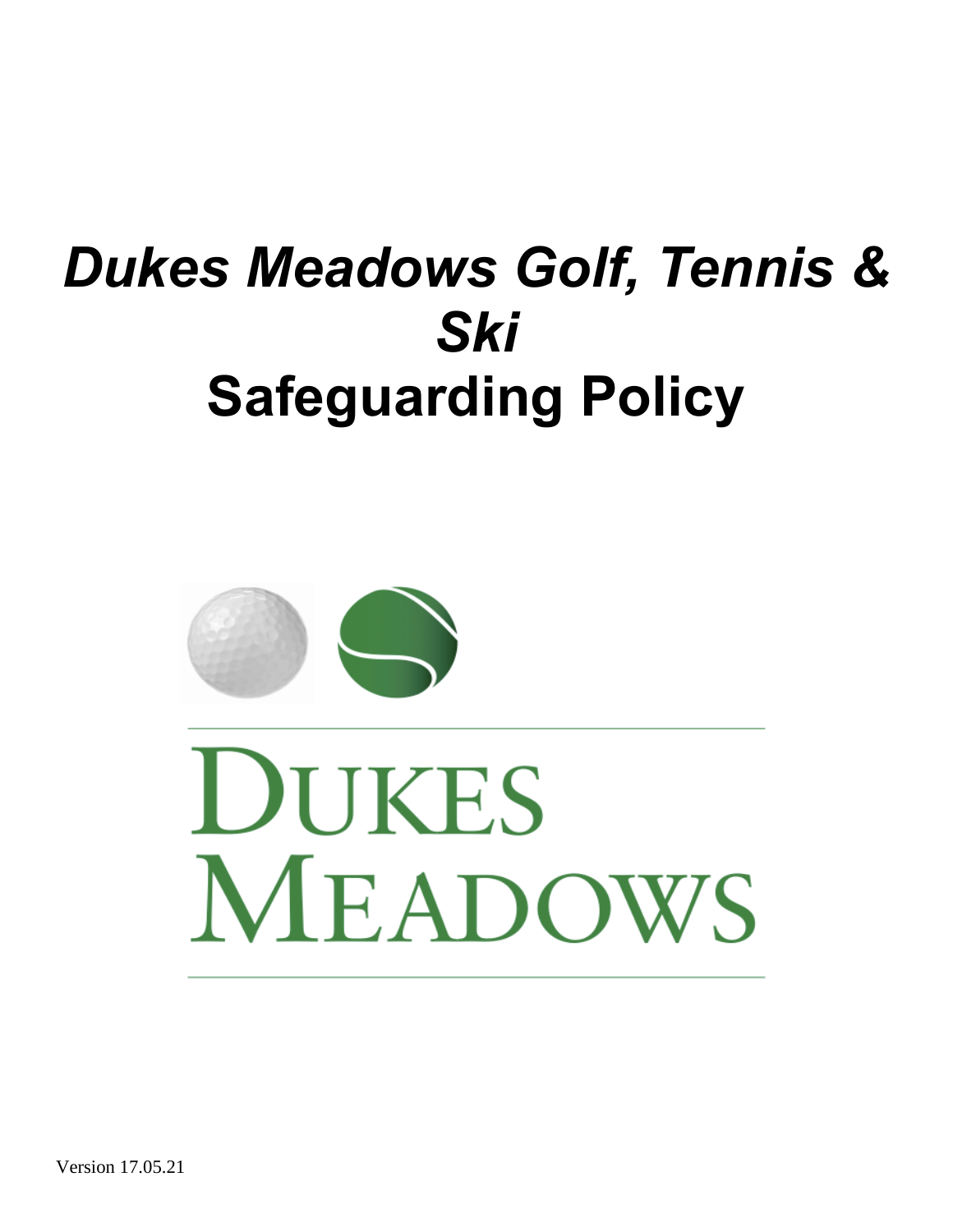### Reporting a Safeguarding Concern within the Tennis Environment

How to respond to concerns that arise within a tennis environment.

For Tennis Wales / Tennis Scotland cases, on-going consultation will take place with them.



Policy Title: Safeguarding Policy Last Updated: 10<sup>th</sup> June 2021 Next Review: *2023 (or earlier if there is a change in legislation)*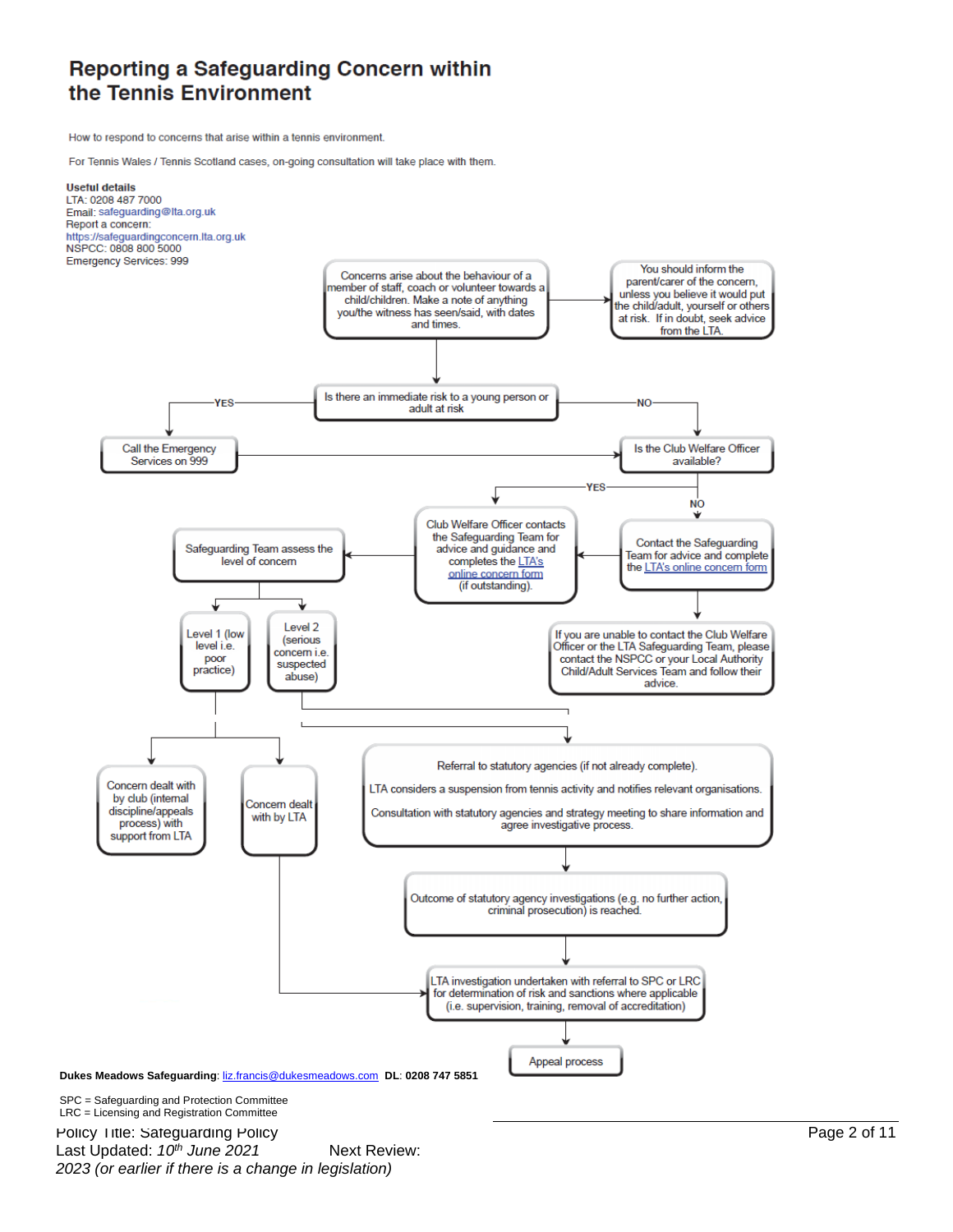## **Safeguarding Policy**

#### **1. Policy statement**

The Dukes Meadows Golf, Tennis & Ski is committed to prioritising the well-being of all children and adults at risk, always promoting safeguarding in our club, including all programmes and events we run. All activities, events and trips arranged by the club run in accordance with the LTA's Safeguarding at Events and Competitions guidance. This Policy strives to minimise risk, deliver a positive tennis experience for everyone and respond appropriately to all safeguarding concerns/disclosures.

#### **2. Use of terminology**

**Child:** a person under the age of eighteen years.

Note that some legislation in Scotland defines a child as a person under sixteen years old. However, where there is any safeguarding concern, anyone under the age of 18 is regarded as a child unless advised otherwise by the LTA Safeguarding Team .

**Adult at risk:** a person aged eighteen years or over who is, or may be, in need of community care services by reason of disability, age or illness; and is, or may be, unable to take care of, or unable to protect him or herself against abuse or neglect.

**Safeguarding children:** protecting children from abuse and neglect, preventing the impairment of children's health or development, ensuring that they grow up in circumstances consistent with the provision of safe and effective care, and taking action to enable all children to have the best life chances.

**Safeguarding adults at risk:** protecting adults from abuse and/or neglect. Enabling adults to maintain control over their lives and make informed choices without coercion. Empowering adults at risk, consulting them before taking action, unless someone lacks the capacity to make a decision, or their mental health poses a risk to their own or someone else's safety, in which case, always acting in his or her best interests.

*(See appendix A for full glossary of terms)*.

#### **3. Scope**

This Policy is applicable to all staff, volunteers, committee members, coaches and club members. It is in line with national legislation and applicable across the UK.

Advice, guidance and support is available from the LTA Safeguarding Team.

#### **4. Responsibility for the implementation of the Safeguarding Policy, Code of Conduct and Reporting Procedure**

#### **SAFEGUARDING IS EVERYONE'S RESPONSIBILITY: NOT RESPONDING TO A SAFEGUARDING CONCERN IS NOT AN OPTION.**

- Our club's committee has overall accountability for this Policy and its implementation.
- Our club Welfare Officer *Liz Francis* is responsible for updating this Policy in line with legislative and club developments.
- All individuals involved in/present at the club are required to adhere to the Policy and Code of Conduct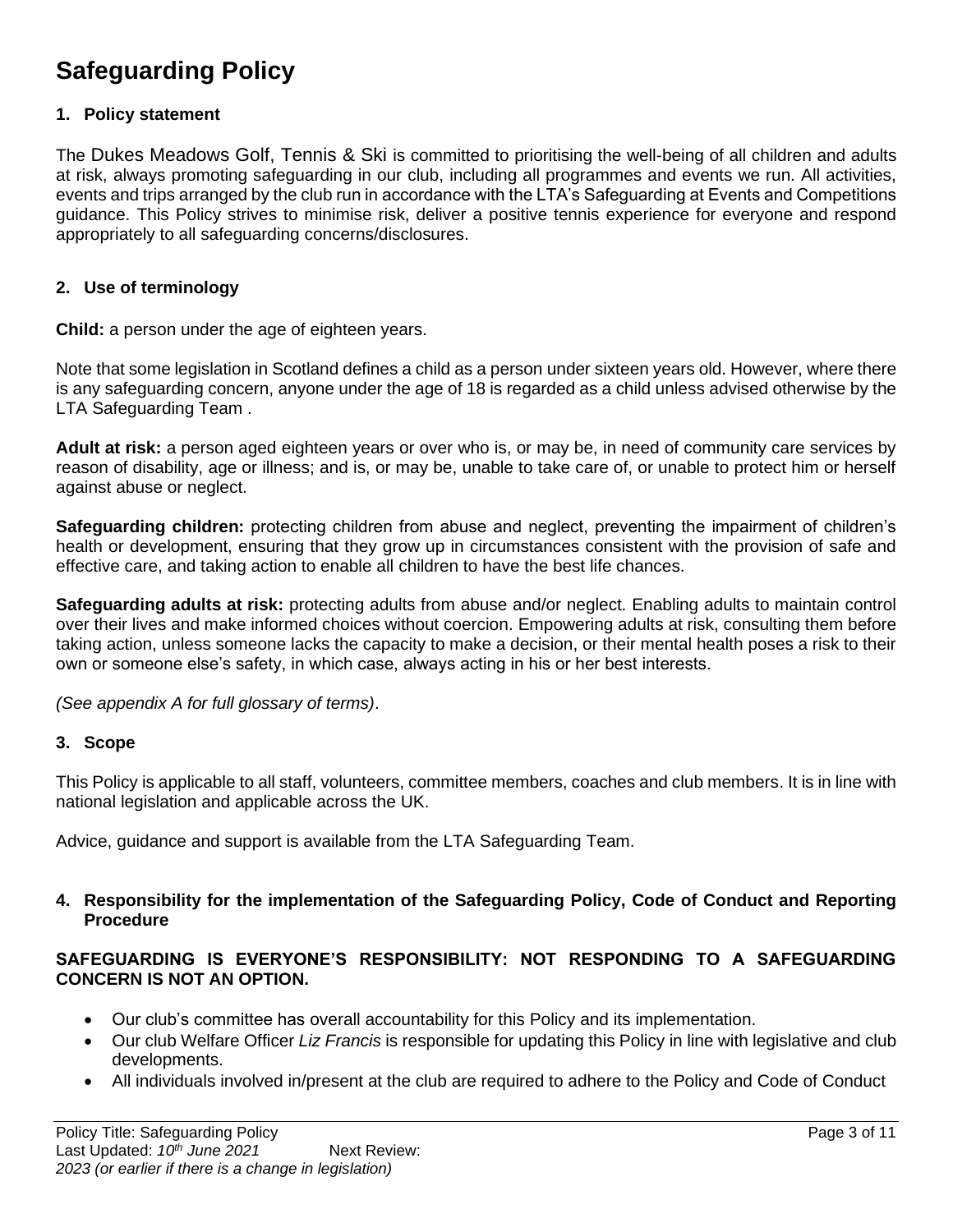• The LTA Safeguarding Team and Tennis Scotland, Tennis Wales and Tennis Foundation Safeguarding Leads can offer support to help clubs proactively safeguard.

#### **Where there is a safeguarding concern/disclosure:**

- The individual who is told about, hears, or is made aware of the concern/disclosure is responsible for following the Reporting a Safeguarding Concern Procedure shown in the flowchart at the beginning of this policy. Unless someone is in immediate danger, they should inform their club Welfare Officer, LTA Safeguarding Team or National Safeguarding Lead.
- The club Welfare Officer and Safeguarding Leads are responsible for reporting safeguarding concerns to the LTA Safe Safeguarding Team.
- The LTA Safeguarding Team is responsible for assessing all safeguarding concern/disclosures that are reported to them and working with the club Welfare Officer and National Safeguarding Leads to follow up as appropriate on a case-by-case basis, always prioritising the well-being of the child/ adult at risk.
- Dependent on the concern/disclosure, a referral may be made to:
	- o The police in an emergency **(999)**
	- o Local Authority Children's Services *0208 583 5730* **[lado@hounslow.gov.uk](mailto:lado@hounslow.gov.uk)**
	- o Local Authority Children's Social Care: **0208 583 6600 Option 2** (out of hours **0208 583 2222**) **[childrensocialcare@hounslow.gov.uk](mailto:childrensocialcare@hounslow.gov.uk)**
	- o Local Authority Adult Services: **020 8583 3100** (9am to 4.45pm**)/ 0208 583 2222 [safeguardingadults@hounslow.gov.uk](mailto:safeguardingadults@hounslow.gov.uk)**

#### **5. Breaches of the Safeguarding Policy, Code of Conduct and Reporting Procedure**

Breaches of this Policy and/or failure to comply with the outlined responsibilities may result in the following:

- Disciplinary action leading to possible exclusion from the club, dismissal and legal action.
- Termination of current and future roles within the club and roles in other clubs, the LTA, Tennis Wales, Tennis Scotland and the Tennis Foundation*.*

Actions taken by players, parents or carers, staff, consultants, volunteers, officials, coaches inside or outside of the club that are seen to contradict this Policy may be considered a violation of this Policy. Where an appeal is lodged in response to a safeguarding decision made by the club, the individual should adhere to the club's appeal procedure.

#### **Whistleblowing**

Safeguarding children and adults at risk requires everyone to be committed to the highest possible standards of openness, integrity and accountability. As a club, we are committed to encouraging and maintaining a culture where people feel able to raise a genuine safeguarding concern and are confident that it will be taken seriously.

#### **What is whistle blowing?**

In the context of safeguarding, "whistle blowing" is when someone raises a concern about the well-being of a child or an adult at risk.

A whistle blower may be:

- a player
- a volunteer
- a coach
- other member of staff
- an official
- a parent
- a member of the public.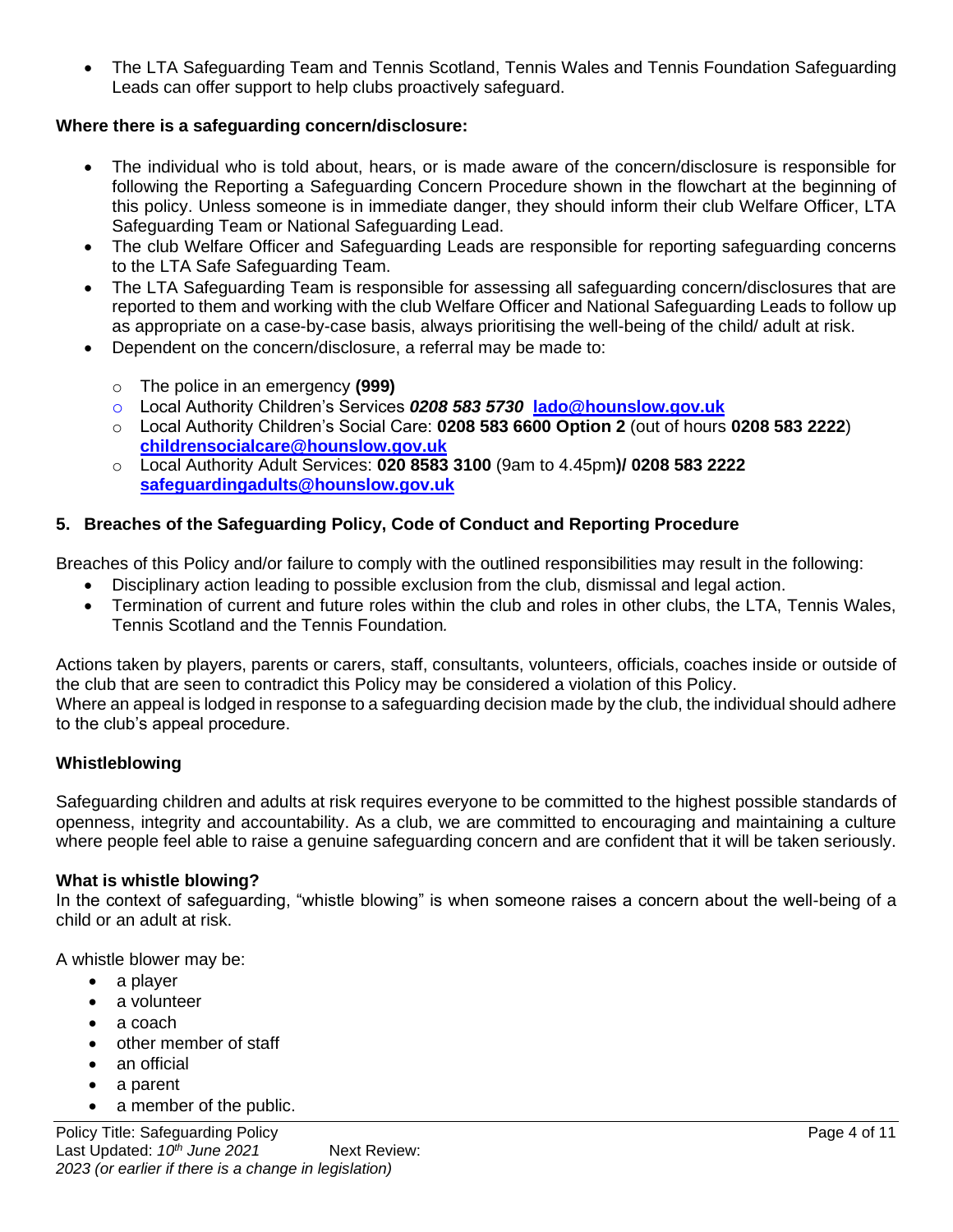#### **How to raise a concern about a child or an adult at risk at the club**

If a child or an adult at risk is in immediate danger or risk of harm, the police should be contacted by calling 999.

Where a child or an adult at risk is not in immediate danger, any concerns about their well-being should be made without delay to the Club Welfare Officer. The Club Welfare Officer will pass the details of the concern on to the LTA Safeguarding Team at the earliest opportunity and the relevant local authority and the police will be contacted, where appropriate.



**The Club Welfare Officer can be contacted on:***0208 747 5851. Email: [liz.francis@dukesmeadows.com](mailto:liz.francis@dukesmeadows.com)*

If, however, the whistle blower does not feel comfortable raising a concern with the Club Welfare Officer, the whistle blower should contact the LTA Safeguarding Team directly at **[https://safeguardingconcern.lta.org,](https://safeguardingconcern.lta.org/)** the Local Authority Designated Officer (LADO) **[lado@hounslow.gov.uk](mailto:lado@hounslow.gov.uk)** or the NSPCC on 0808 800 5000.

#### **Information to include when raising a concern:**

The whistle blower should provide as much information as possible regarding the incident or circumstance which has given rise to the concern, including:

- their name and contact details (unless they wish to remain anonymous).
- names of individuals involved.
- date, time and location of incident/circumstance; and
- whether any witnesses were present.

#### **What happens next?**

All concerns raised by a whistle blower about the well-being of a child or an adult at risk will be taken seriously and every effort will be made to deal with each concern fairly, quickly and proportionately.

If the whistle blower does not believe that the concern has been dealt with appropriately and wishes to speak to someone outside the club or the LTA Safeguarding Team, the NSPCC Whistleblowing advice line should be contacted on **0800 028 0285** or by emailing **[help@nspcc.org.uk.](mailto:help@nspcc.org.uk)**

#### **For general advice about safeguarding**

Telephone (LB Hounslow) **020 8583 4515** 

#### **Support**

The club will not tolerate any harassment, victimisation or unfair treatment of, and will take appropriate action to protect, whistle blowers when they raise a concern in good faith.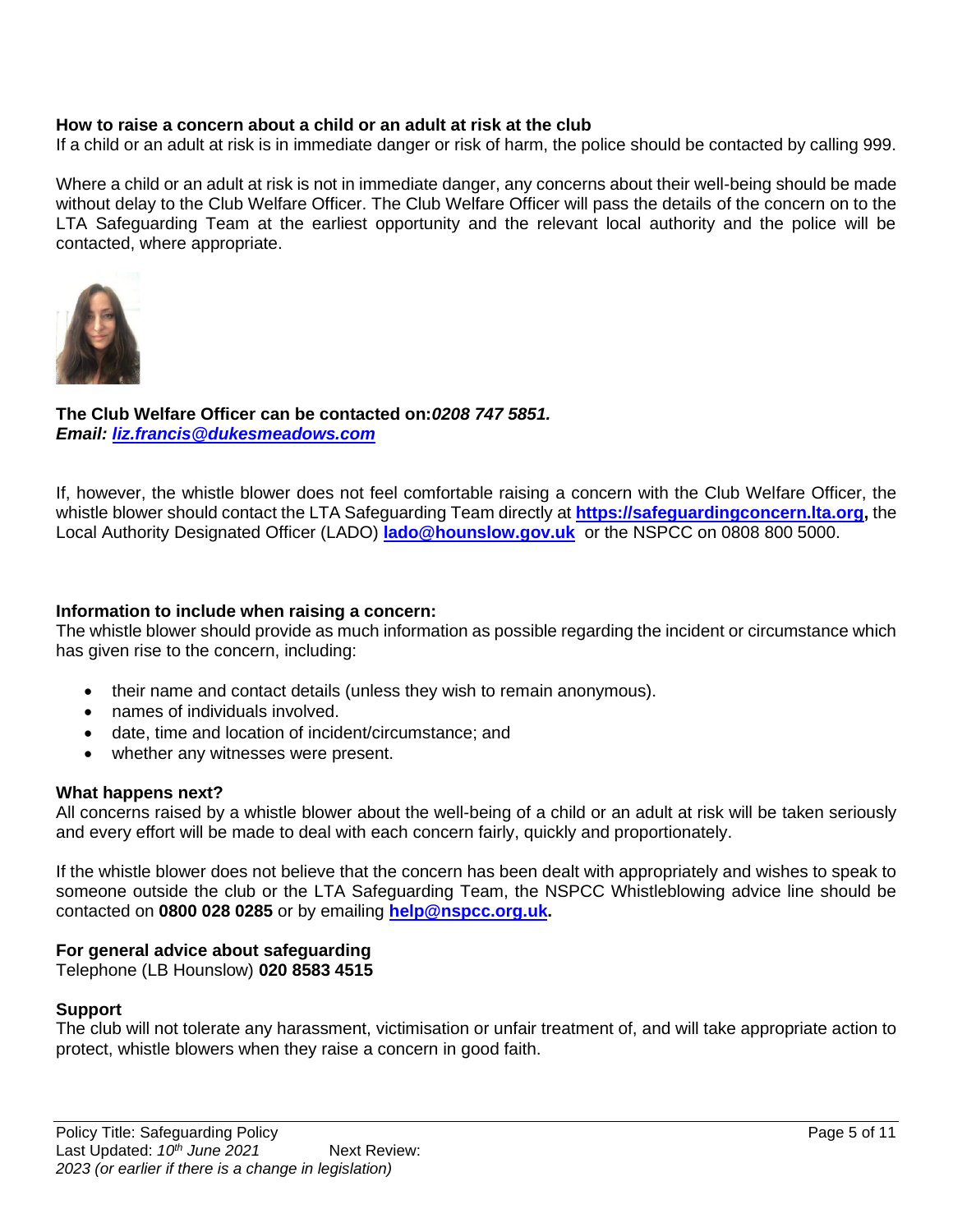# **Codes of Conduct**

#### **All members of staff, volunteers and members agree to:**

- Prioritise the well-being of all children and adults at risk at all times.
- Treat all children and adults at risk fairly and with respect.
- Be a positive role model. Act with integrity, even when no one is looking.
- Help to create a safe and inclusive environment both on and off court.
- Not allow any rough or dangerous behaviour, bullying or the use of bad or inappropriate language
- Report all allegations of abuse or poor practice to the club Welfare Officer.
- Not use any sanctions that humiliate or harm a child or adult at risk.
- Value and celebrate diversity and make all reasonable efforts to meet individual needs.
- Keep clear boundaries between professional and personal life, including on social media.
- Have the relevant consent from parents/carers, children and adults before taking or using photos and videos.
- Refrain from making physical contact with children or adults unless it is necessary as part of an emergency or congratulatory (e.g., handshake / high five)
- Refrain from smoking and consuming alcohol during club activities or coaching sessions
- Ensure roles and responsibilities are clearly outlined and everyone has the required information and training.
- Avoid being alone with a child or adult at risk unless there are exceptional circumstances.
- Refrain from transporting children or adults at risk, unless this is required as part of a club activity (e.g., away match) and there is another adult in the vehicle.
- Not abuse, neglect, harm or discriminate against anyone; or act in a way that may be interpreted as such.
- Not have a relationship with anyone under 18 for whom they are coaching or responsible for
- Be acutely aware of the power that coaches, and coaching assistants develop over players in the coaching relationship and avoid any intimacy (sexual or otherwise) with players.

#### **All children agree to:**

- Be friendly, supportive and welcoming to other children and adults.
- Play fairly and honestly.
- Respect club staff, volunteers and Officials and accept their decisions.
- Behave, respect and listen to your coach.
- Take care of your equipment and club property.
- Respect the rights, dignity and worth of all participants regardless of age, gender, ability, race, culture, religion or sexual identity.
- Not use bad, inappropriate or racist language, including on social media.
- Not bully, intimidate or harass anyone, including on social media.
- Not smoke, drink alcohol or drugs of any kind on club premises or whilst representing the club at competitions or events.
- Talk to the club Welfare Officer about any concerns or worries they have about themselves or others.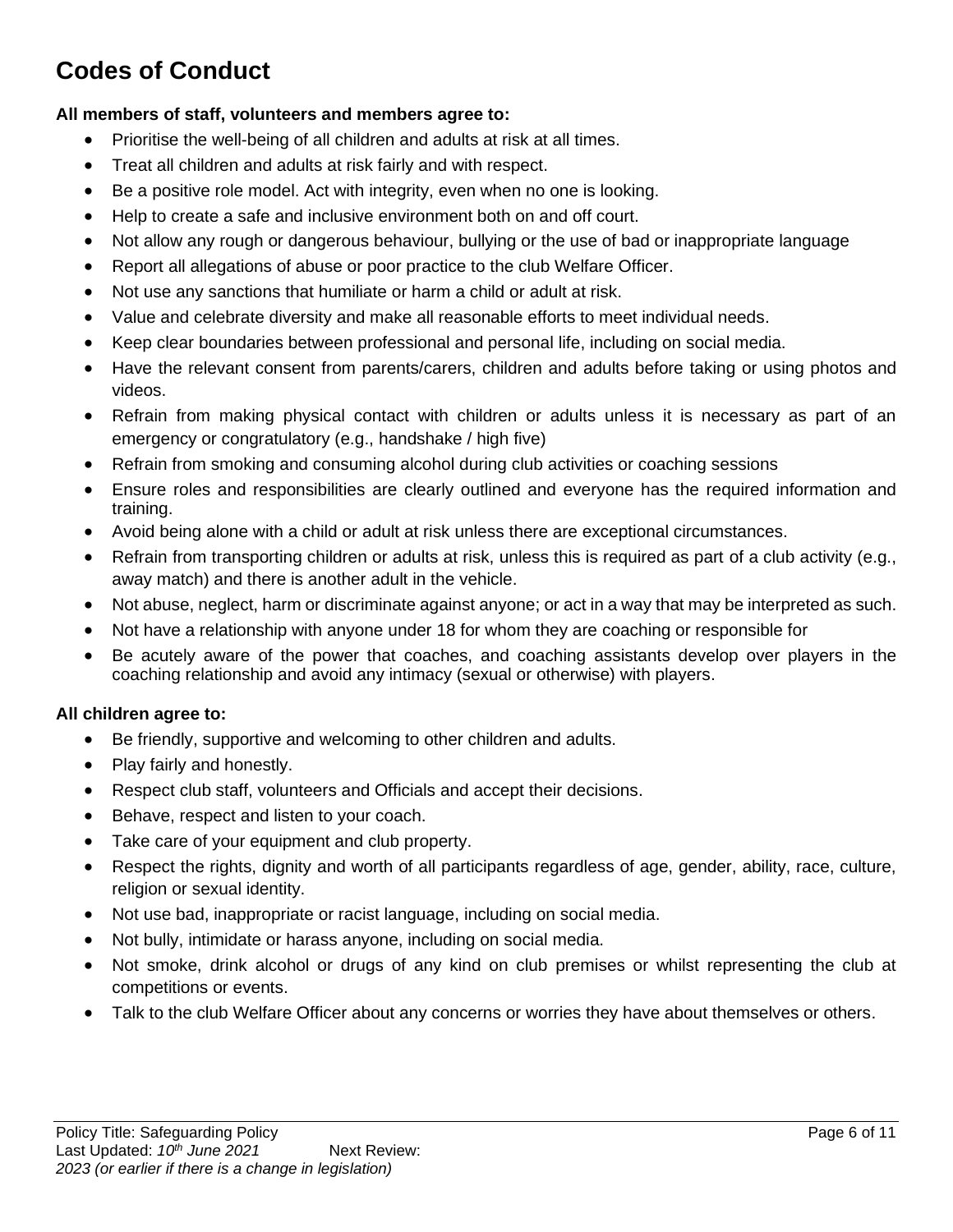#### **All parents and carers agree to:**

- Positively reinforce your child and show an interest in their tennis.
- Use appropriate language at all times.
- Be realistic and supportive.
- Never ridicule or admonish a child for making a mistake or losing a match.
- Treat all children, adults, volunteers, coaches, officials and members of staff with respect.
- Behave responsibly at the venue; do not embarrass your child.
- Accept the official's decisions and do not go on court or interfere with matches.
- Encourage your child to play by the rules and teach them that they can only do their best.
- Deliver and collect your child punctually from the venue.
- Ensure your child has appropriate clothing for the weather conditions.
- Ensure that your child understands their code of conduct.
- Adhere to your venue's safeguarding policy, diversity and inclusion policy, rules and regulations.
- Provide emergency contact details and any relevant information about your child including medical history.

This Policy is reviewed every two years (or earlier if there is a change in national legislation).

This Policy is recommended for approval by:

*Director of Tennis Neil Bamford* Date: 14.05.21 Club Welfare Officer *Liz Francis* Date: 14.05.21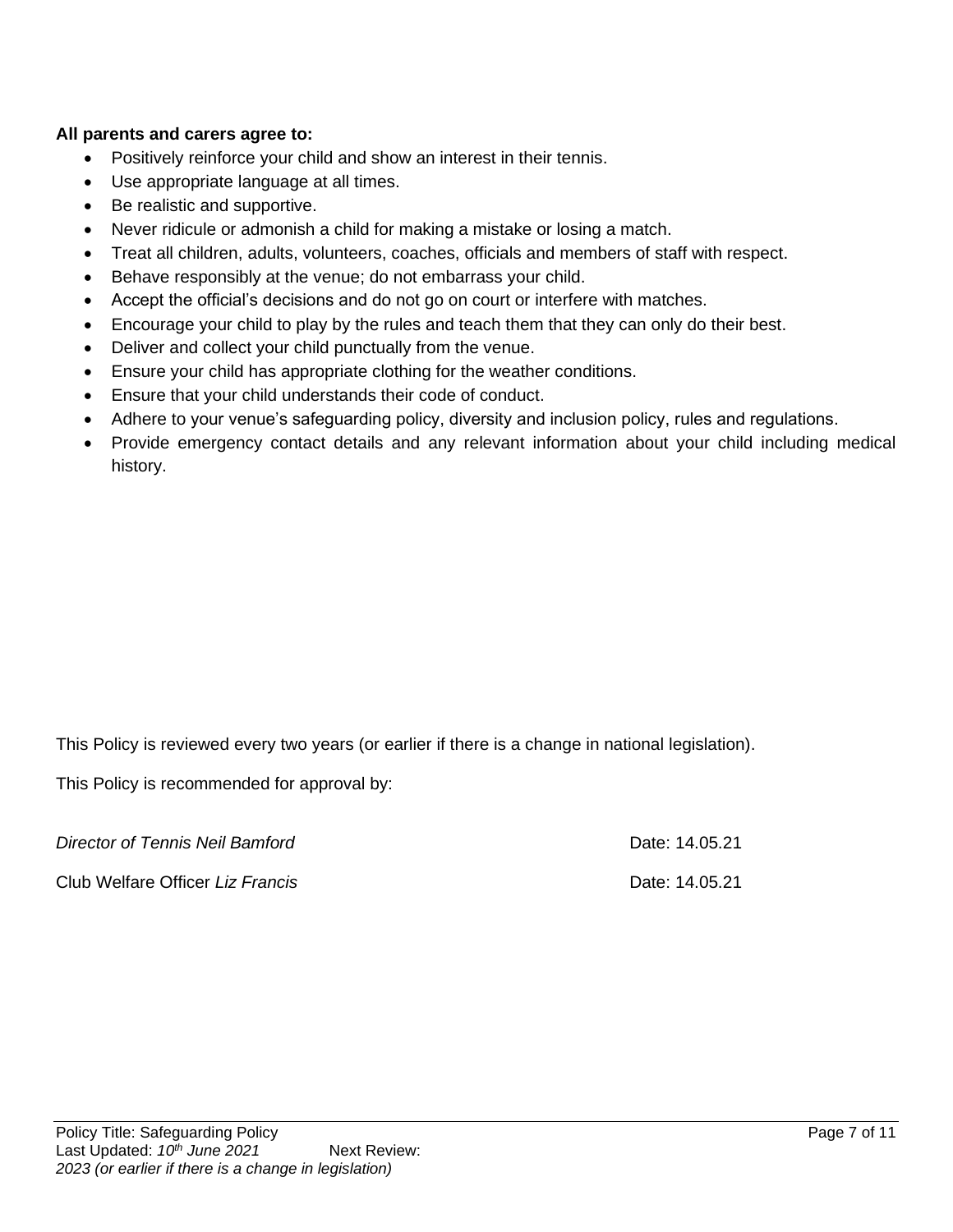## **Appendix A: Glossary of Terms**

**Safeguarding:** protecting **children** from abuse and neglect, preventing the impairment of children's health or development, ensuring that children are growing up in circumstances consistent with the provision of safe and effective care, and taking action to enable all children to have the best life chances. Enabling **adults at risk** to achieve the outcomes that matter to them in their life; protecting their right to live in safety, free from abuse and neglect. Empowering and supporting them to make choices, stay safe and raise any concerns. Beginning with the assumption that an individual is best-placed to make decisions about their own wellbeing, taking proportional action on their behalf only if someone lacks the capacity to make a decision, they are exposed to a lifethreatening risk, someone else may be at risk of harm, or a criminal offence has been committed or is likely to be committed.

#### **Abuse and neglect**

**Physical abuse:** A form of abuse which may involve hitting, shaking, throwing, poisoning, burning or scalding, drowning, suffocating or otherwise causing physical harm to a child or adult at risk. Physical harm may also be caused when a parent or carer fabricates the symptoms of, or deliberately induces illness.

**Sexual abuse:** Involves forcing or enticing a child or young person to take part in abuse sexual activities, not necessarily involving a high level of violence, whether or not the child is aware of what is happening. The activities may involve physical contact, including assault by penetration (for example, rape or oral sex) or non-penetrative acts such as masturbation, kissing, rubbing and touching outside of clothing. They may also include non-contact activities, such as involving children in looking at, or in the production of, sexual images, watching sexual activities, encouraging children to behave in sexually inappropriate ways, or grooming a child in preparation for abuse (including via the internet). Sexual abuse is not solely perpetrated by adult males. Women can also commit acts of sexual abuse, as can other children.

**Emotional abuse:** The persistent emotional maltreatment of a child or adult at risk such as to cause severe and persistent adverse effects on their emotional development. It may involve conveying to a child/ adult at risk that they are worthless or unloved, inadequate, or valued only insofar as they meet the needs of another person; not giving them opportunities to express their views; deliberately silencing them or 'making fun' of what they say or how they communicate. It may feature age or developmentally inappropriate expectations being imposed, including interactions that are beyond a child or adult at risk's developmental capability, as well as overprotection and limitation of exploration and learning, or preventing them participating in normal social interaction. It may involve seeing or hearing the ill-treatment of another. It may involve serious bullying (including cyber bullying), causing a child or adult at risk to feel frightened or in danger, or the exploitation or corruption of children. Some level of emotional abuse is involved in all types of maltreatment of a child, though it may occur alone.

**Neglect:** The persistent failure to meet a child/ adult at risk's basic physical and/or psychological needs, likely to result in the serious impairment of their health or development. It may involve a parent or carer failing to:

- $\circ$  provide adequate food, clothing and shelter (including exclusion from home or abandonment);
- $\circ$  protect a child/ adult at risk from physical and emotional harm or danger.
- $\circ$  ensure adequate supervision (including the use of inadequate care-givers); or
- o ensure access to appropriate medical care or treatment.

It may also include neglect of, or unresponsiveness to, a child's or adult at risk's basic emotional needs. Neglect may occur during pregnancy as a result of maternal substance abuse.

#### **Additional examples of abuse and neglect of adults at risk**

**Financial abuse**: having money or property stolen; being defrauded; being put under pressure in relation to money or other property; and having money or other property misused.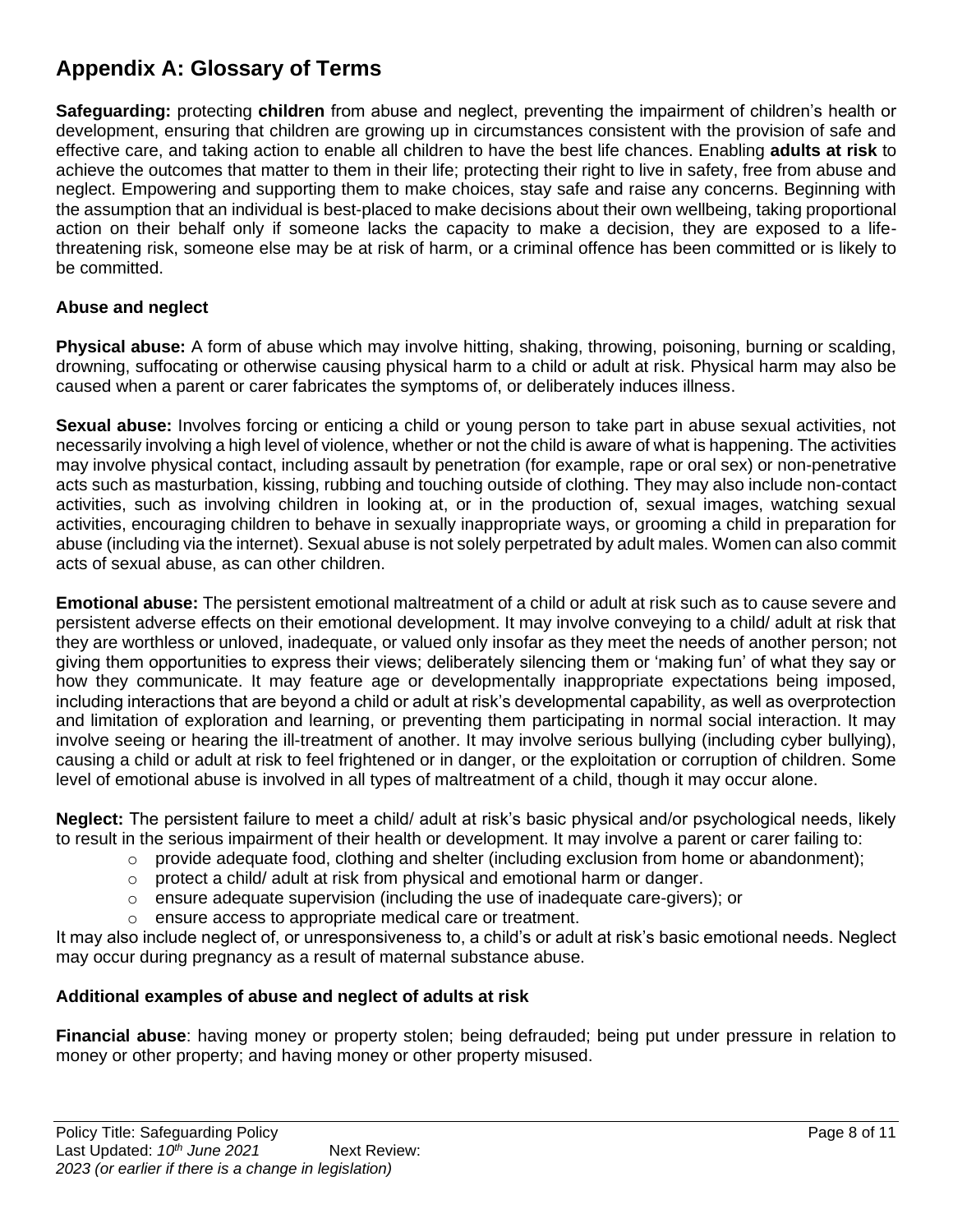**Discriminatory abuse**: treating someone in a less favourable way and causing them harm, because of their age, gender, sexuality, gender identity, disability, socio-economic status, ethnic origin, religion and any other visible or non-visible difference.

**Domestic abuse**: includes physical, sexual, psychological or financial abuse by someone who is, or has been a partner or family member. Includes forced marriage, female genital mutilation and honour-based violence (an act of violence based on the belief that the person has brought shame on their family or culture). Domestic abuse does not necessarily involve physical contact or violence.

**Psychological abuse:** including emotional abuse, threats of harm or abandonment, deprivation of contact, humiliation, blaming, controlling, intimidation, coercion, harassment, verbal abuse, isolation or withdrawal from services or supportive networks.

**Organisational abuse**: where the needs of an individual are not met by an organisation due to a culture of poor practice or abusive behaviour within the organisation.

**Self-neglect:** behaviour which threatens an adult's personal health or safety (but not that of others). Includes an adult's decision to not provide themselves with adequate food, clothing, shelter, personal hygiene, or medication (when indicated), or take appropriate safety precautions.

**Modern slavery**: encompasses slavery, human trafficking, criminal and sexual exploitation, forced labour and domestic servitude. Traffickers and slave masters use whatever means they have at their disposal to coerce, deceive and force individuals into a life of abuse, servitude and inhumane treatment.

- A person who is being abused may experience more than one type of abuse.
- Harassment, and bullying are also abusive and can be harmful.
- Female Genital Mutilation (FGM) is now recognised as a form of physical, sexual and emotional abuse that is practised across the UK.
- Child Sexual Exploitation is recognised as a form of sexual abuse in which children are sexually exploited for money, power or status.
- Child trafficking is recognised as child abuse where children are often subject to multiple forms of exploitation. Children are recruited, moved or transported to, or within the UK, then exploited, forced to work or sold.
- People from all cultures are subject to abuse. It cannot be condoned for religious or cultural reasons.
- Abuse can have immediate and long-term impacts on someone's well-being, including anxiety, depression, substance misuse, eating disorders and self-destructive Conducts, offending and anti-social Conduct.
- Those committing abuse are most often adults, both male and female. However, child-to-child abuse also takes place.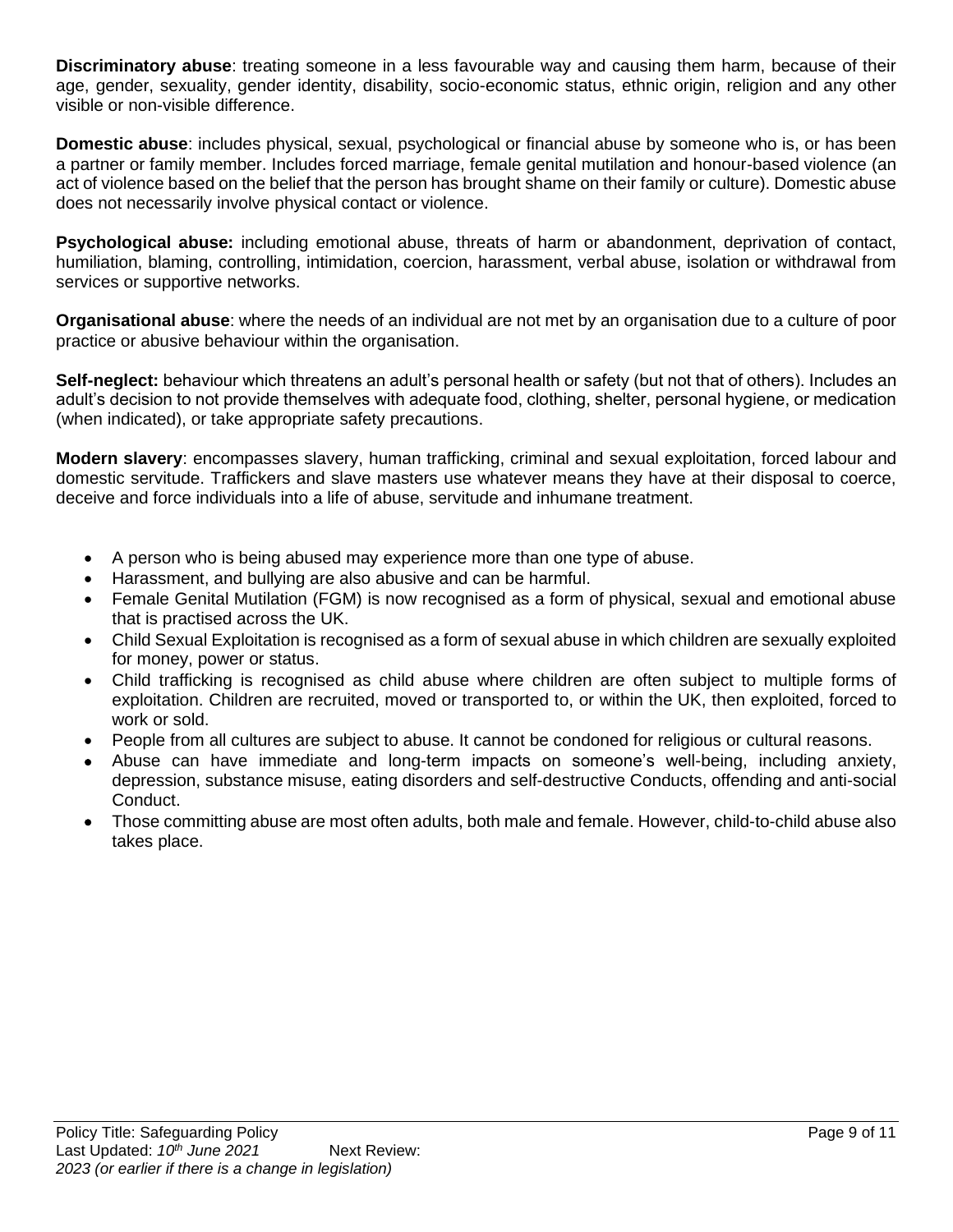## **Appendix B: What to do if a disclosure from a child or adult at risk is made to you:**

- 1. **Listen** carefully and calmly to the individual.
- 2. **Reassure** the individual that they have done the right thing and what they have told you is very important.
- 3. **Avoid questioning** where possible, and never ask leading questions.
- 4. **Do not promise secrecy**. Let the individual know that you will need to speak to the Welfare Officer/LTA Safeguarding Team because it is in their best interest. If you intend to speak to the police or social care, you should let them know this too.
- 5. **Report the concern.** In an emergency, call the police (999), otherwise talk to the Welfare Officer/LTA Safeguarding Team as soon as possible. Do not let doubt/personal bias prevent you from reporting the allegation.
- **6. Record** details of the disclosure and allegation using the LTA's online reporting a concern form within 24 hours*. If you do not have access to the online form, write down the details using what you have available then sign and date it.*